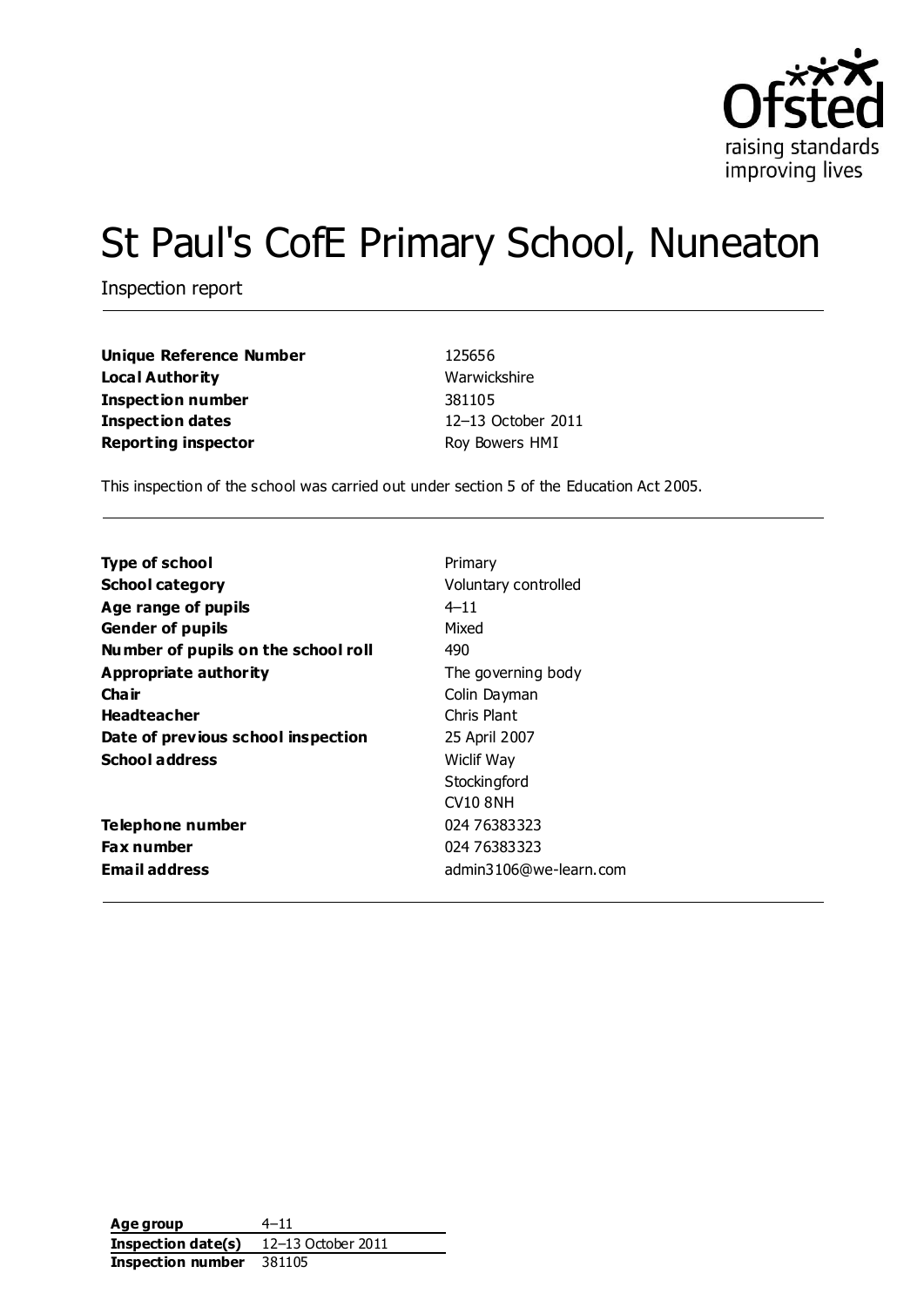The Office for Standards in Education, Children's Services and Skills (Ofsted) regulates and inspects to achieve excellence in the care of children and young people, and in education and skills for learners of all ages. It regulates and inspects childcare and children's social care, and inspects the Children and Family Court Advisory Support Service (Cafcass), schools, colleges, initial teacher training, work-based learning and skills training, adult and community learning, and education and training in prisons and other secure establishments. It assesses council children's services, and inspects services for looked after children, safeguarding and child protection.

Further copies of this report are obtainable from the school. Under the Education Act 2005, the school must provide a copy of this report free of charge to certain categories of people. A charge not exceeding the full cost of reproduction may be made for any other copies supplied.

If you would like a copy of this document in a different format, such as large print or Braille, please telephone 0300 123 4234, or email enquiries@ofsted.gov.uk.

You may copy all or parts of this document for non-commercial educational purposes, as long as you give details of the source and date of publication and do not alter the information in any way.

To receive regular email alerts about new publications, including survey reports and school inspection reports, please visit our website and go to 'Subscribe'.

Piccadilly Gate Store St **Manchester** M1 2WD

T: 0300 123 4234 Textphone: 0161 618 8524 E: enquiries@ofsted.gov.uk W: www.ofsted.gov.uk

**Ofsted** 

© Crown copyright 2011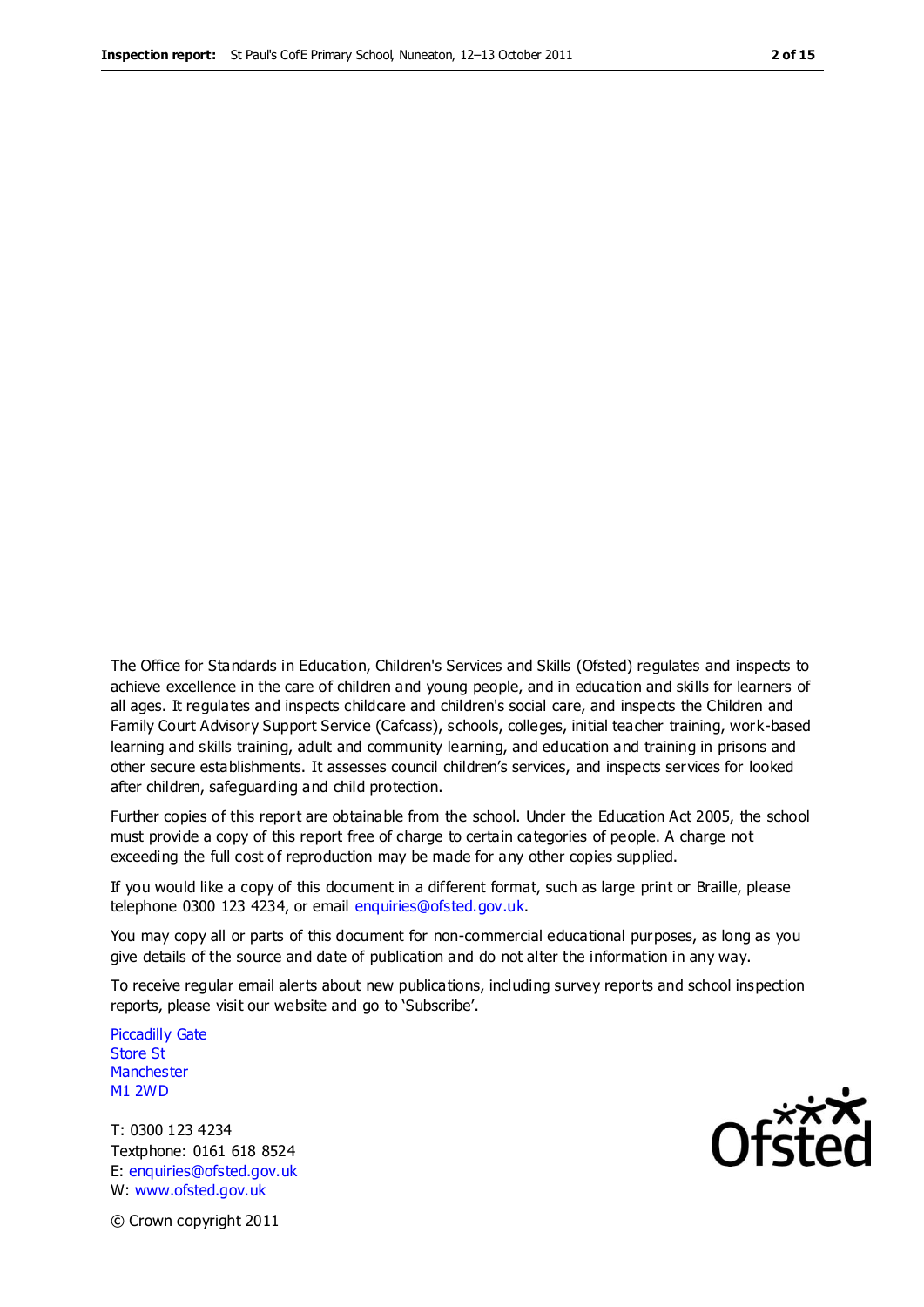# **Introduction**

This inspection was carried out by one of Her Majesty's Inspectors and three additional inspectors. Inspectors observed 24 lessons taught by 17 teachers. They held meetings with representatives of the governing body, groups of pupils, senior managers and curriculum leaders. Inspectors observed the school's work and looked at the school's plans for improvement, assessment information, lesson plans, the school's monitoring information, school policies and 208 questionnaires from parents and carers.

The inspection team reviewed many aspects of the school's work. It looked in detail at a number of key areas.

- The factors that account for the decline in recent years in pupils' attainment in reading by the end of Key Stage 1.
- Why pupils' achievement in writing is lower than reading and mathematics, especially in Key Stage 2.
- The effectiveness of the school's support for those pupils whose circumstances make them potentially the most vulnerable.

# **Information about the school**

The school is much bigger than the average primary school. The proportion of pupils with special educational needs and/or disabilities is above average. One quarter of these pupils have moderate learning difficulties in communication, speech and language. Very few pupils have a statement of special educational needs. The percentage of pupils who are learning to speak English as an additional language is well below average. The proportion of pupils known to be eligible for free school meals is below average. The school runs before- and after-school clubs. The school has several accreditations including Healthy Schools gold status, International School award, Artsmark gold and the Margarie Boxall Award for Nurture Group provision.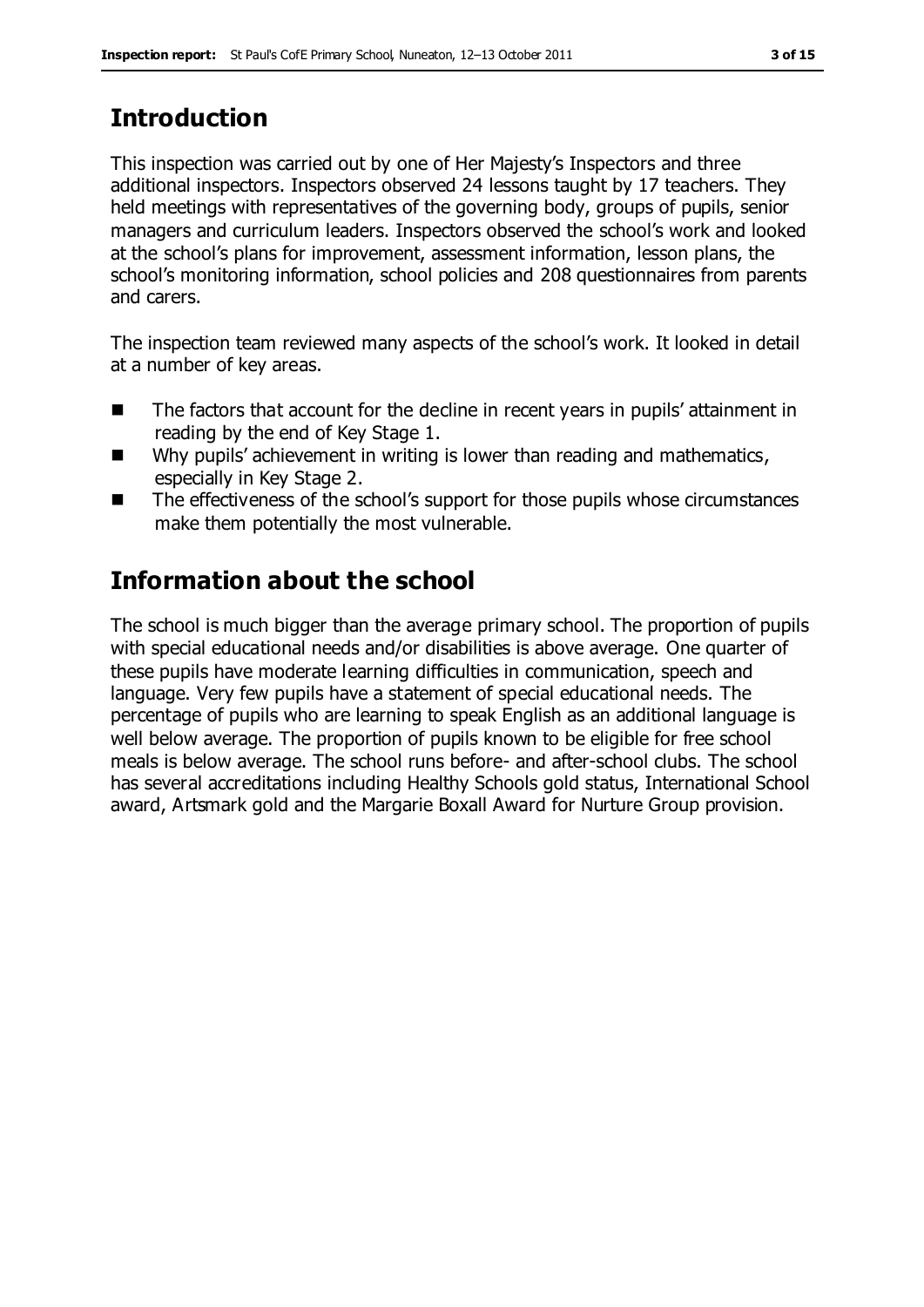# **Inspection judgements**

| Overall effectiveness: how good is the school?  |  |
|-------------------------------------------------|--|
| The school's capacity for sustained improvement |  |

# **Main findings**

St Paul's is a welcoming and friendly school which provides a satisfactory standard of education. Behaviour is good and is characterised by courtesy, good manners and pupils' friendly and caring attitudes to one another. Nearly all parents and carers are happy with their children's experiences at school and are confident that the school is effectively led and managed.

A strength of the school is the exemplary quality of pastoral care for all pupils, especially those whose circumstances make them potentially most vulnerable. Staff know pupils exceptionally well and make very effective use of outside agencies to provide additional pastoral support and guidance. The nurture group provides strong support for those pupils who are experiencing social and emotional difficulties.

Strong links with the church and schools in many parts of the world, opportunities for personal reflection and several memorable thought-provoking experiences help promote pupils' spiritual, moral, social and cultural development exceptionally well.

In the Early Years Foundation Stage and Key Stages 1 and 2, all groups of pupils, including those with special educational needs and/or disabilities, make satisfactory progress. By the time pupils leave at the end of Year 6, their attainment is consistently just above average. Pupils' achievement in writing is lower than in reading and mathematics. This is because pupils in all year groups are not given enough opportunities to write at length, and the more-able pupils in Key Stage 2 are not given sufficiently challenging work. The presentation of pupils' writing in books is often poor. Over recent years, pupils' attainment in reading by the end of Key Stage 1 has declined. In the Early Years Foundation Stage and Key Stage 1, the school has a programme to help pupils improve their knowledge and understanding of letters and sounds. This is especially important because children enter the Early Years Foundation Stage with skills in communication, language and literacy which are slightly below those expected for children of their age. However, the programme is not as effective as it could be because, in some lessons, the work given to pupils does not match their needs.

Relationships between adults and pupils are strong and help ensure lessons are orderly and calm. Pupils talk confidently about their work and are keen to help each other when required. Teaching is satisfactory overall because not enough of it is good or outstanding. This is mainly because teachers are not clear enough about what they want pupils to learn in lessons and pupils are not guided well enough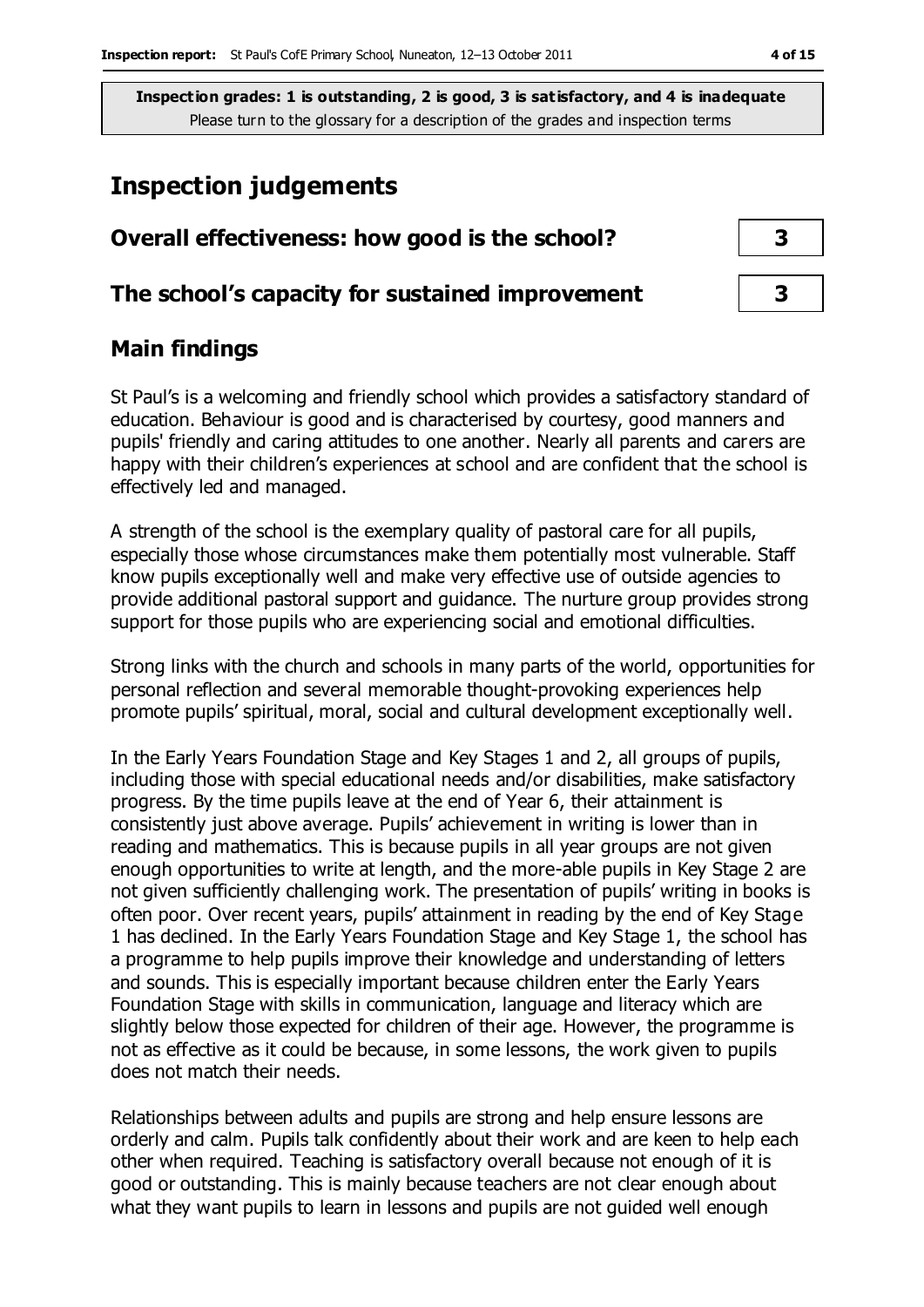through the small steps which help ensure effective learning. Sometimes, lessons lack pace and teachers talk for too long. In some classes, teachers' marking provides pupils with clear guidance on how to improve. However, it is inconsistent.

Leaders at all levels, and the governing body, are highly committed and all make contributions to monitoring and evaluating provision within their areas of responsibility. Leaders regularly monitor pupils' progress, identify general weaknesses and implement initiatives and support strategies to raise pupils' achievement. However, leaders and the governing body do not evaluate rigorously enough the impact of these on outcomes for pupils and do not know if they are having a positive impact on raising pupils' achievement. A sound understanding of the school's strengths and weaknesses and a systematic approach to monitoring and evaluation show that the school's leadership has a satisfactory capacity to improve.

Up to 40% of the schools whose overall effectiveness is judged satisfactory may receive a monitoring visit by an Ofsted inspector before their next section 5 inspection.

# **What does the school need to do to improve further?**

- $\blacksquare$  Raise pupils' achievement in writing by ensuring that:
	- all pupils are given more opportunities to write at length
	- the more-able pupils in Key Stage 2 are challenged sufficiently in lessons  $\equiv$
	- pupils' presentation of their work is of high quality.  $\equiv$
- Raise pupils' achievement in reading by the end of Key Stage 1, by ensuring that the work given to pupils to improve their knowledge and understanding of letters and sounds is matched closely to their needs.
- Improve the quality of teaching and learning so that the majority of lessons are consistently good or better by ensuring that:
	- all teachers are clear about what they want the pupils to learn and carefully guide the pupils through the small steps which help ensure effective learning
	- the pace of learning in all lessons is brisk and teachers do not talk for too long
	- teachers' marking consistently provides pupils with clear guidance on how to improve their work.
- Improve leadership and management by ensuring that all leaders and the governing body rigorously monitor and evaluate the outcomes for pupils following initiatives and support strategies implemented to raise pupils' achievement.

# **Outcomes for individuals and groups of pupils 3**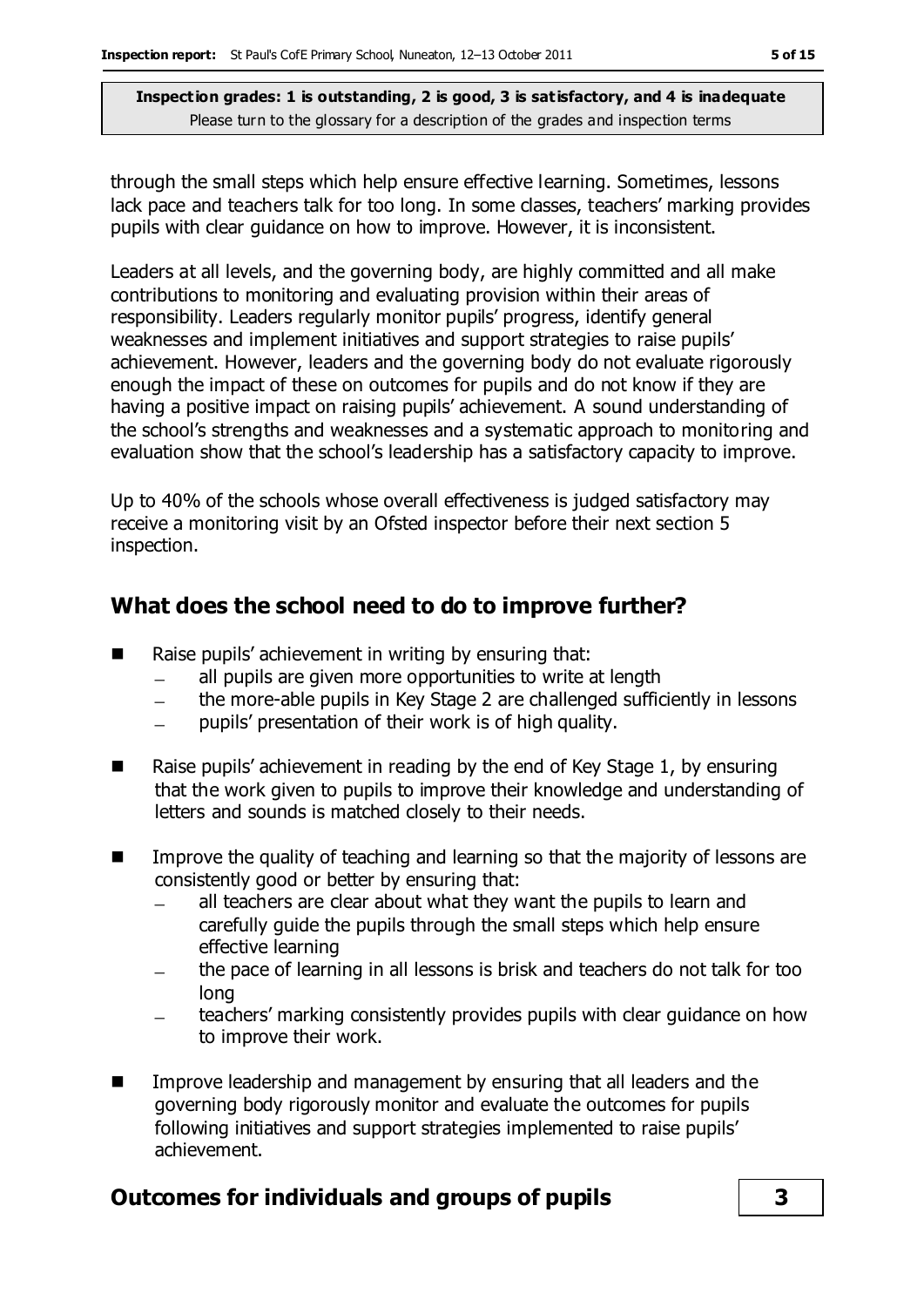Pupils are keen learners and often show this by volunteering to answer questions and sharing their work with others. Pupils' behaviour in lessons is usually good and occasionally outstanding. However, in those lessons where teachers talk for too long, pupils become inattentive and some start to distract others. Opportunities to take responsibility, such as in evaluating their own work and that of others, are eagerly accepted and help pupils become increasingly responsible and mature learners. Because of the additional support they receive in lessons and in small support groups, pupils with special educational needs and/or disabilities make similar progress to that of all other pupils.

Pupils say that they enjoy coming to school and feel safe and secure. They are confident to talk to adults in school about their problems. Pupils get on well with each other and have a clear understanding of right and wrong.

Pupils' spiritual development is promoted exceptionally well, often through experiences such as visiting the graves of unknown soldiers in France, and dawn walks to view the natural beauty of the sunrise and landscape. Effective use of the tranquillity garden and reflection time enables pupils to consider their emotions and understand how their actions affect others. Links with schools throughout the world help pupils compare and contrast their own lives with those of others. Visits to places of worship help pupils gain a strong understanding of the diversity of faiths and traditions in the United Kingdom and globally.

These are the grades for pupils' outcomes

| Pupils' achievement and the extent to which they enjoy their learning                                                     | 3                       |
|---------------------------------------------------------------------------------------------------------------------------|-------------------------|
| Taking into account:                                                                                                      |                         |
| Pupils' attainment <sup>1</sup>                                                                                           | 3                       |
| The quality of pupils' learning and their progress                                                                        | 3                       |
| The quality of learning for pupils with special educational needs and/or disabilities<br>and their progress               | 3                       |
| The extent to which pupils feel safe                                                                                      | $\overline{\mathbf{2}}$ |
| Pupils' behaviour                                                                                                         | $\overline{2}$          |
| The extent to which pupils adopt healthy lifestyles                                                                       | $\overline{\mathbf{2}}$ |
| The extent to which pupils contribute to the school and wider community                                                   | $\overline{2}$          |
| The extent to which pupils develop workplace and other skills that will<br>contribute to their future economic well-being | 3                       |
| Taking into account:                                                                                                      |                         |
| Pupils' attendance <sup>1</sup>                                                                                           | $\mathcal{P}$           |
| The extent of pupils' spiritual, moral, social and cultural development                                                   |                         |

 $\overline{a}$ 1 The grades for attainment and attendance are: 1 is high; 2 is above average; 3 is broadly average; and 4 is low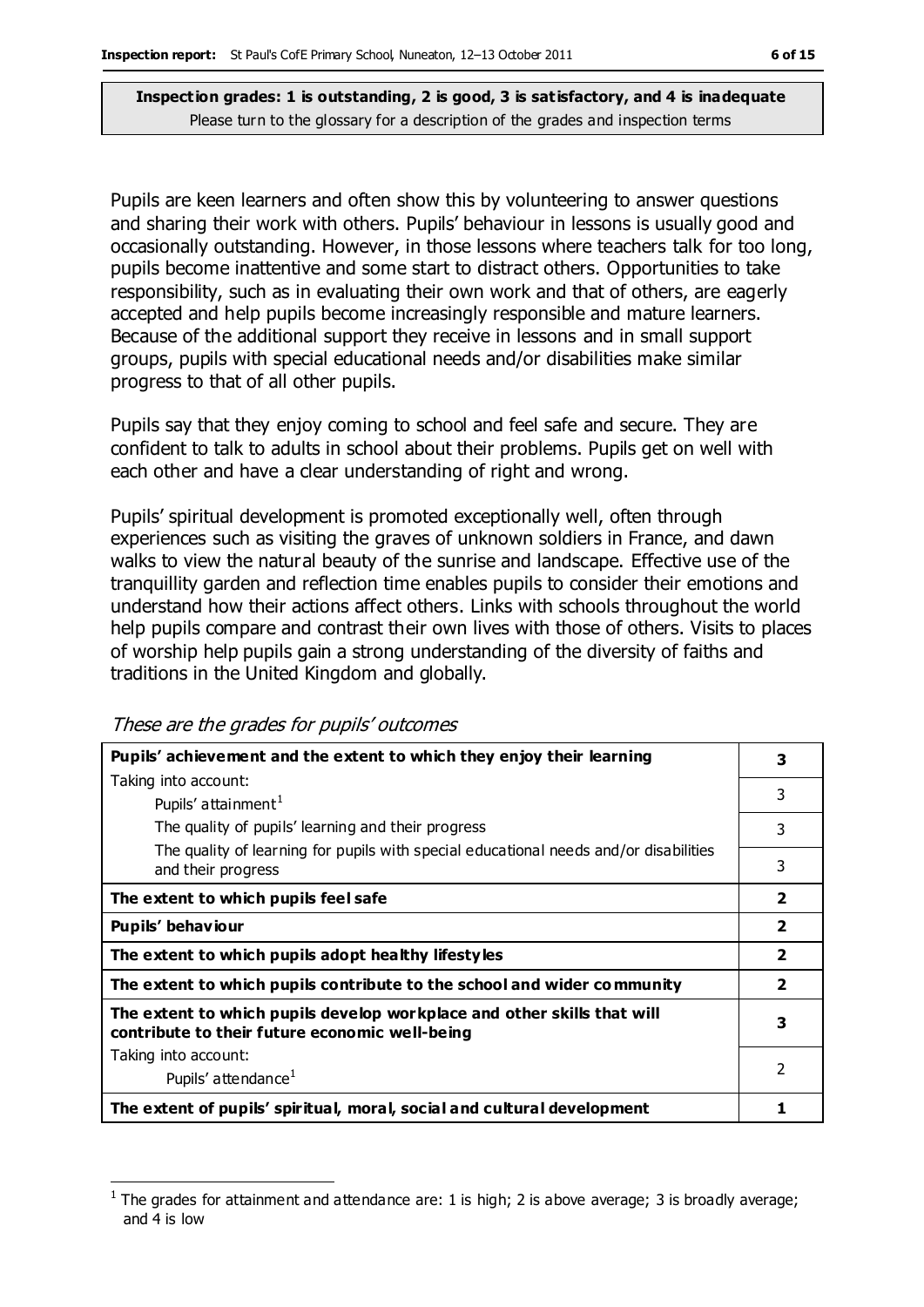### **How effective is the provision?**

Some good teaching was observed during the inspection, but most was no better than satisfactory. When pupils learn well, the pace of learning is brisk and pupils are engaged throughout the lesson in stimulating learning activities. In the best lessons, teachers make clear to the pupils exactly what they are going to learn, guide them through learning stages and keep them focused on their learning and not just on completing the activity. In some classes, pupils are given the opportunity to evaluate their own work and that of others. However, this is only successful in those lessons where teachers focus pupils' attention on their learning and not just on the activity.

Although the curriculum only satisfactorily meets the pupils' academic needs, it is good because it provides well for pupils' personal development and well-being and enables pupils to enjoy and benefit from an exceptionally wide range of memorable experiences. In some lessons, for example, pupils' imagination was stimulated through the use of role play, a 'pirate challenge' in science and pupils acting as filmmakers and archaeologists. Pupils' physical development is promoted well through before-school activity sessions. Many pupils learn to play a musical instrument. The school choir is rightly proud that it has been chosen to perform in London. The international dimension of the curriculum is very strong. The school has extensive links with other schools locally and in many parts of the world. Visits to places of interest, such as the Buddhist monastery, several visitors into school and a range of residential experiences add significantly to pupils' experiences.

Throughout the school, pupils are recognised and treated as individuals. Working very closely with a variety of external agencies, the school ensures that timely, focused and sustained support is given to families and pupils who are experiencing social and emotional difficulties. The nurture group provides identified pupils with opportunities to express their anxieties and discuss their emotions. Strategies such as 'star of the day' are used very effectively to praise, encourage and reward pupils. The before- and after-school clubs contribute strongly to the exemplary care, guidance and support.

| The quality of teaching                                                                                    |   |
|------------------------------------------------------------------------------------------------------------|---|
| Taking into account:                                                                                       |   |
| The use of assessment to support learning                                                                  |   |
| The extent to which the curriculum meets pupils' needs, including, where<br>relevant, through partnerships | 7 |
| The effectiveness of care, guidance and support                                                            |   |

These are the grades for the quality of provision

# **How effective are leadership and management?**

All staff share a strong sense of common purpose centred upon providing high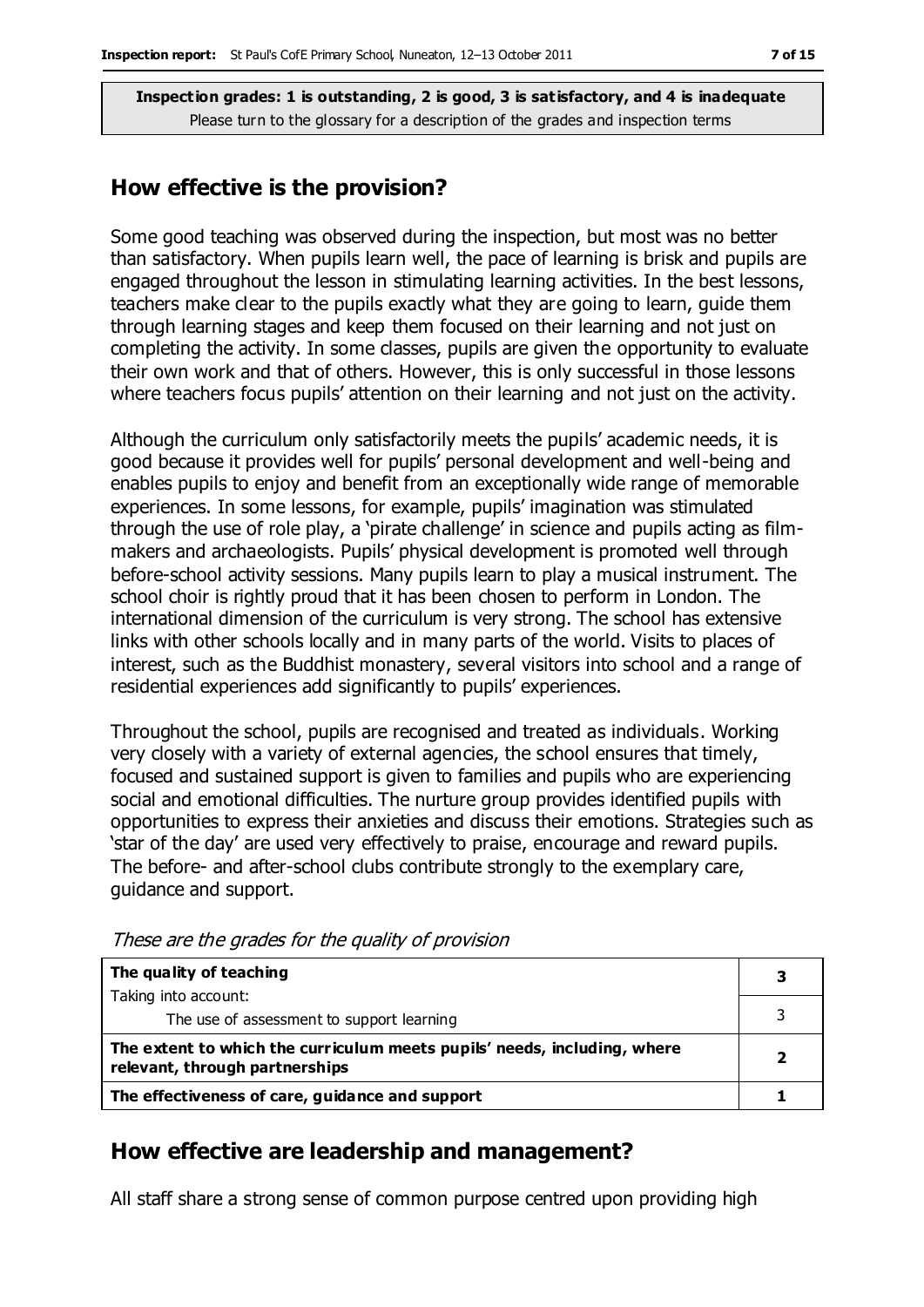quality pastoral care and raising pupils' achievement. The headteacher's passion for ensuring that pupils enjoy coming to school and are happy in life is shown through his strong relationships with all pupils and his concern that each one of them receives the best pastoral care. Senior managers and curriculum leaders know the school's strengths and weaknesses. Monitoring systems help leaders gain information about pupils' progress. Some initiatives and support strategies implemented to raise pupils' achievement have been successful. An increased emphasis on providing a better degree of challenge for the more-able pupils by the end of Key Stage 1 has improved the proportion of pupils who reach the higher levels. However, despite the hard work and best intentions of the leaders, they do not always know whether all the initiatives or support strategies are meeting the needs of the pupils because their monitoring and evaluation focuses on the provision and does not measure the success in terms of pupils' outcomes.

The governing body wholeheartedly supports the school, is well-organised and ensures that all statutory responsibilities are met. Some governors are involved in working with pupils in school and many attend a variety of school activities. The governing body has a sound understanding of the school's strengths and areas for improvement. However, its level of challenge to the school is no better than satisfactory because it does not monitor rigorously enough the impact on pupils' outcomes of changes to teaching style and programmes to help pupils improve their learning. It reviews all safeguarding policies and ensures that all requirements are met. All staff have received relevant safeguarding training. In lessons, pupils are taught about personal safety and gain a good level of knowledge about how they can prevent themselves being in situations where they may be at risk.

The school is inclusive and there is no discrimination. However, weaknesses in matching tasks and activities to pupils' individual needs in some lessons make the effectiveness of the school's promotion of equal opportunities satisfactory overall. Community cohesion is promoted well. The school has a good understanding of local community issues and has effectively involved pupils in activities which help them understand the diversity of local cultures and faiths in the United Kingdom and globally.

| The effectiveness of leadership and management in embedding ambition and<br>driving improvement                                                                     | 3 |
|---------------------------------------------------------------------------------------------------------------------------------------------------------------------|---|
| Taking into account:                                                                                                                                                |   |
| The leadership and management of teaching and learning                                                                                                              |   |
| The effectiveness of the governing body in challenging and supporting the<br>school so that weaknesses are tackled decisively and statutory responsibilities<br>met | з |
| The effectiveness of the school's engagement with parents and carers                                                                                                | 2 |
| The effectiveness of partnerships in promoting learning and well-being                                                                                              | 2 |
| The effectiveness with which the school promotes equality of opportunity and                                                                                        |   |

These are the grades for leadership and management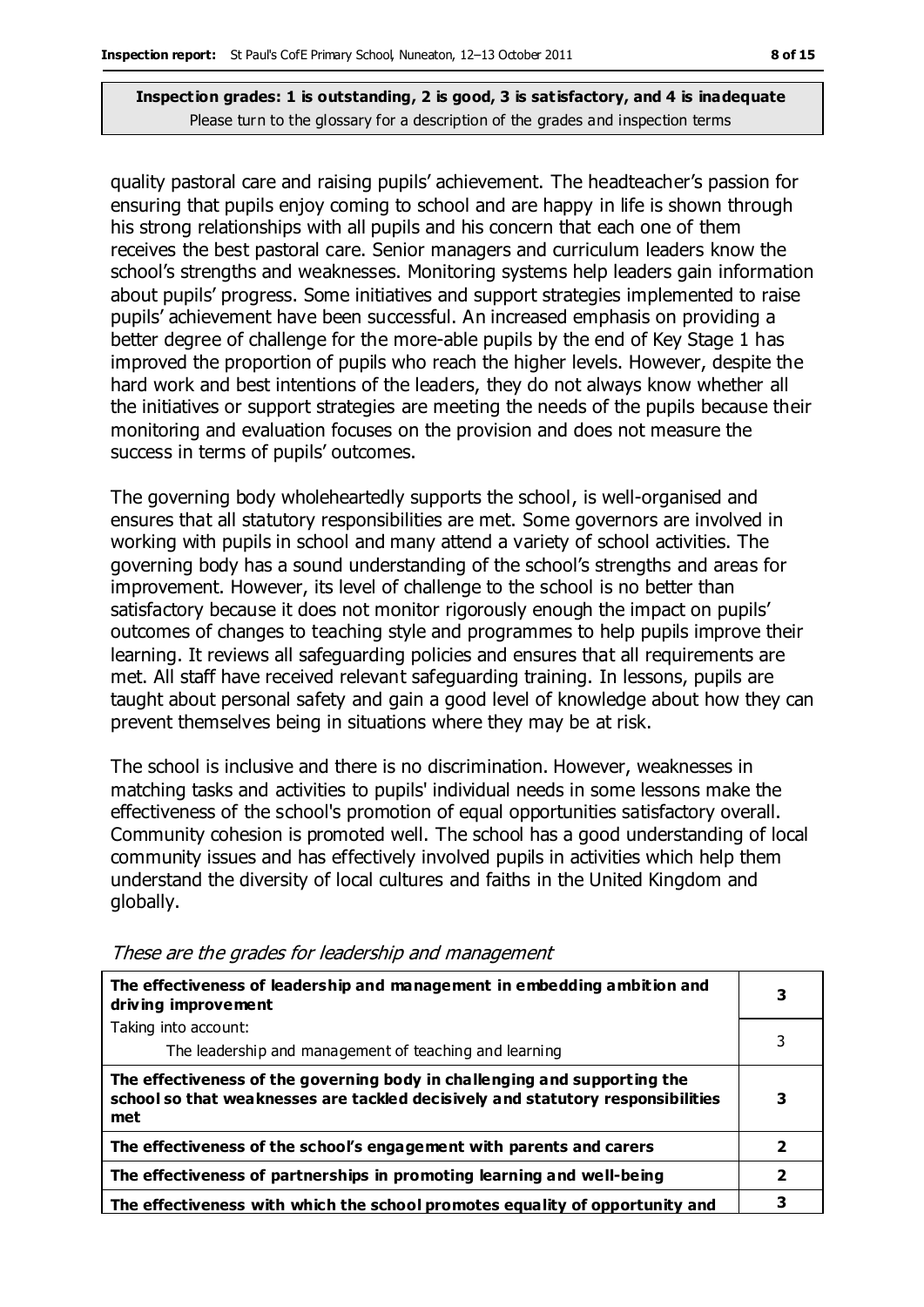| tackles discrimination                                                                  |   |
|-----------------------------------------------------------------------------------------|---|
| The effectiveness of safeguarding procedures                                            |   |
| The effectiveness with which the school promotes community cohesion                     |   |
| The effectiveness with which the school deploys resources to achieve value for<br>money | 3 |

# **Early Years Foundation Stage**

The family atmosphere in the Early Years Foundation Stage helps ensure that children settle quickly and confidently into school life. On entry into the Early Years Foundation Stage, children have skills which are typical for their age although slightly lower in language and communication. They make satisfactory progress and by the time they enter in Year 1, their attainment is close to average and their literacy skills remain lower than their skills in mathematics.

Staff work together closely and maintain a sound balance between adult-directed activities and those which are child-initiated. Sometimes, adults miss opportunities to extend children's learning during play activities. Occasionally, children spend too much time listening to the teacher instead of engaging with learning tasks. Relationships between staff and children underpin the good behaviour. Children work and play happily together. They are happy to talk to visitors and can explain confidently what they are doing.

Arrangements to promote children's health and safety are secure. Children know how to keep themselves safe and demonstrate awareness of personal hygiene. The environment both indoors and outside is bright and stimulating. The Early Years Foundation Stage leader reflects well on practice and knows what needs to be done to improve it further.

| <b>Overall effectiveness of the Early Years Foundation Stage</b>                      |  |
|---------------------------------------------------------------------------------------|--|
| Taking into account:                                                                  |  |
| Outcomes for children in the Early Years Foundation Stage                             |  |
| The quality of provision in the Early Years Foundation Stage                          |  |
| The effectiveness of leadership and management of the Early Years Foundation<br>Stage |  |
|                                                                                       |  |

These are the grades for the Early Years Foundation Stage

# **Views of parents and carers**

Almost all parents and carers, who responded to the inspection questionnaire or who spoke with the inspectors, expressed a high degree of confidence in the school. They felt that the school kept the children safe and helped them to lead a healthy lifestyle. The inspection findings support these views. Comments made by a few parents and carers reported that the school did not deal effectively with unacceptable behaviour.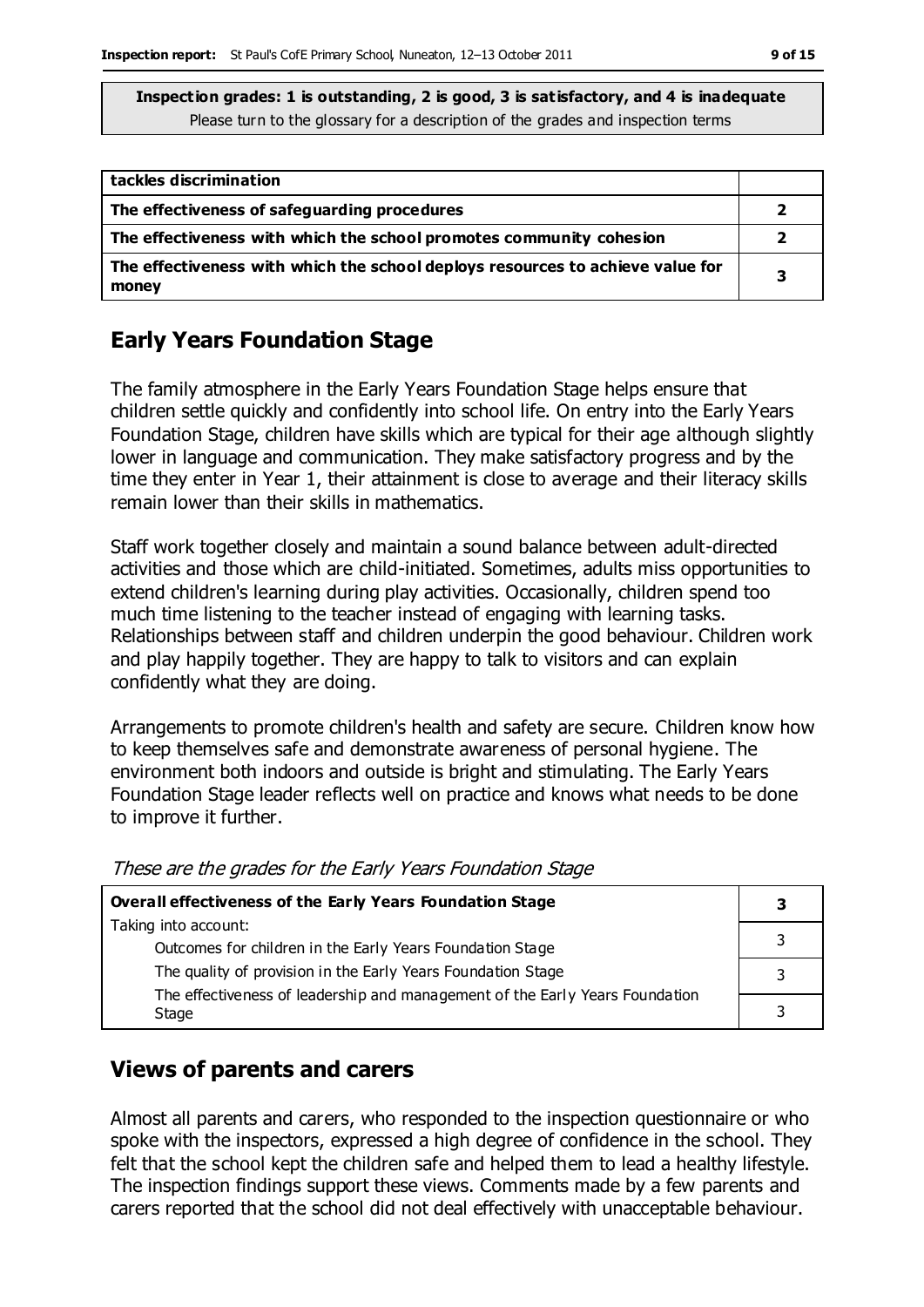The inspection found that the school has many effective systems to deal with unacceptable behaviour and pupils nearly always behave well in lessons and around school. Overall, there were very few negative comments from parents and carers and all views were taken into consideration before judgments were made.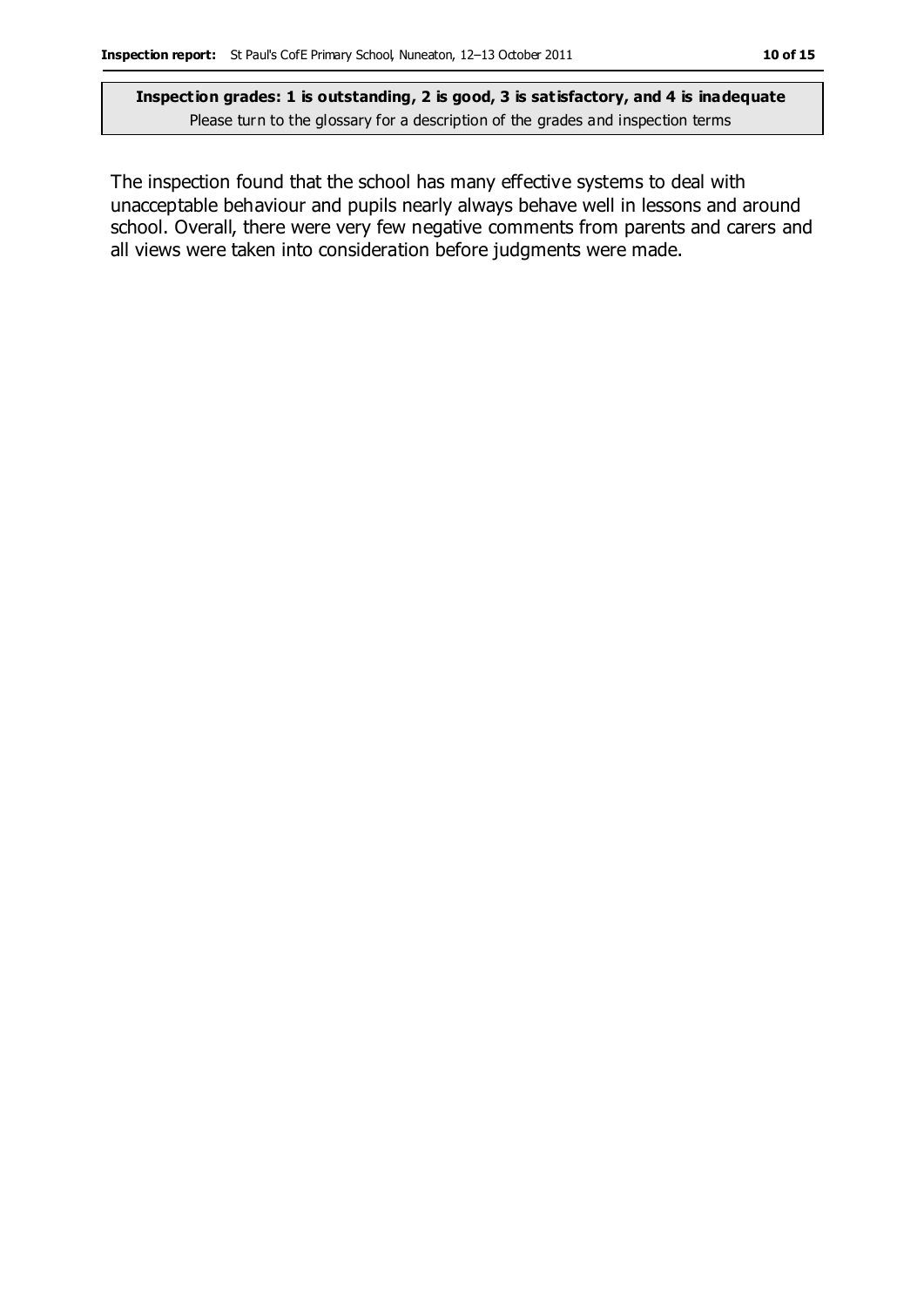#### **Responses from parents and carers to Ofsted's questionnaire**

Ofsted invited all the registered parents and carers of pupils registered at St Paul's CofE Primary School, Nuneaton to complete a questionnaire about their views of the school.

In the questionnaire, parents and carers were asked to record how strongly they agreed with 13 statements about the school.

The inspection team received 208 completed questionnaires by the end of the on-site inspection. In total, there are 490 pupils registered at the school.

| <b>Statements</b>                                                                                                                                                                                                                                       | <b>Strongly</b><br>agree |               | <b>Agree</b> |               | <b>Disagree</b> |                | <b>Strongly</b><br>disagree |               |
|---------------------------------------------------------------------------------------------------------------------------------------------------------------------------------------------------------------------------------------------------------|--------------------------|---------------|--------------|---------------|-----------------|----------------|-----------------------------|---------------|
|                                                                                                                                                                                                                                                         | <b>Total</b>             | $\frac{1}{2}$ | <b>Total</b> | $\frac{1}{2}$ | <b>Total</b>    | $\frac{0}{0}$  | <b>Total</b>                | $\frac{1}{2}$ |
| My child enjoys school                                                                                                                                                                                                                                  | 135                      | 65            | 64           | 31            | 4               | $\overline{2}$ | 0                           | $\mathbf 0$   |
| The school keeps my child<br>safe                                                                                                                                                                                                                       | 151                      | 73            | 54           | 26            | 3               | 1              | $\mathbf 0$                 | $\mathbf 0$   |
| The school informs me about<br>my child's progress                                                                                                                                                                                                      | 108                      | 52            | 93           | 45            | $\mathbf{1}$    | $\mathbf 0$    | $\mathbf 0$                 | $\mathbf 0$   |
| My child is making enough<br>progress at this school                                                                                                                                                                                                    | 119                      | 57            | 75           | 36            | 8               | 4              | $\mathbf{1}$                | $\mathbf 0$   |
| The teaching is good at this<br>school                                                                                                                                                                                                                  | 133                      | 64            | 69           | 33            | $\mathbf{1}$    | $\mathbf 0$    | $\Omega$                    | $\mathbf 0$   |
| The school helps me to<br>support my child's learning                                                                                                                                                                                                   | 120                      | 58            | 82           | 39            | $\overline{2}$  | $\mathbf{1}$   | $\Omega$                    | $\mathbf 0$   |
| The school helps my child to<br>have a healthy lifestyle                                                                                                                                                                                                | 132                      | 63            | 69           | 33            | $\overline{4}$  | $\overline{2}$ | $\mathbf 0$                 | $\mathbf 0$   |
| The school makes sure that<br>my child is well prepared for<br>the future (for example<br>changing year group,<br>changing school, and for<br>children who are finishing<br>school, entering further or<br>higher education, or entering<br>employment) | 120                      | 58            | 74           | 36            | $\mathbf{1}$    | $\mathbf 0$    | $\mathbf{0}$                | $\mathbf 0$   |
| The school meets my child's<br>particular needs                                                                                                                                                                                                         | 124                      | 60            | 72           | 35            | 5               | $\overline{2}$ | $\overline{2}$              | $\mathbf{1}$  |
| The school deals effectively<br>with unacceptable behaviour                                                                                                                                                                                             | 104                      | 50            | 78           | 38            | 13              | 6              | $\mathbf 0$                 | $\mathbf 0$   |
| The school takes account of<br>my suggestions and<br>concerns                                                                                                                                                                                           | 91                       | 44            | 94           | 45            | 6               | 3              | $\mathbf 0$                 | $\mathbf 0$   |
| The school is led and<br>managed effectively                                                                                                                                                                                                            | 138                      | 66            | 65           | 31            | $\mathbf{1}$    | $\mathbf 0$    | $\mathbf 0$                 | $\mathbf 0$   |
| Overall, I am happy with my<br>child's experience at this<br>school                                                                                                                                                                                     | 136                      | 65            | 66           | 32            | 3               | 1              | $\mathbf 0$                 | $\mathbf 0$   |

The table above summarises the responses that parents and carers made to each statement. The percentages indicate the proportion of parents and carers giving that response out of the total number of completed questionnaires. Where one or more parents and carers chose not to answer a particular question, the percentages will not add up to 100%.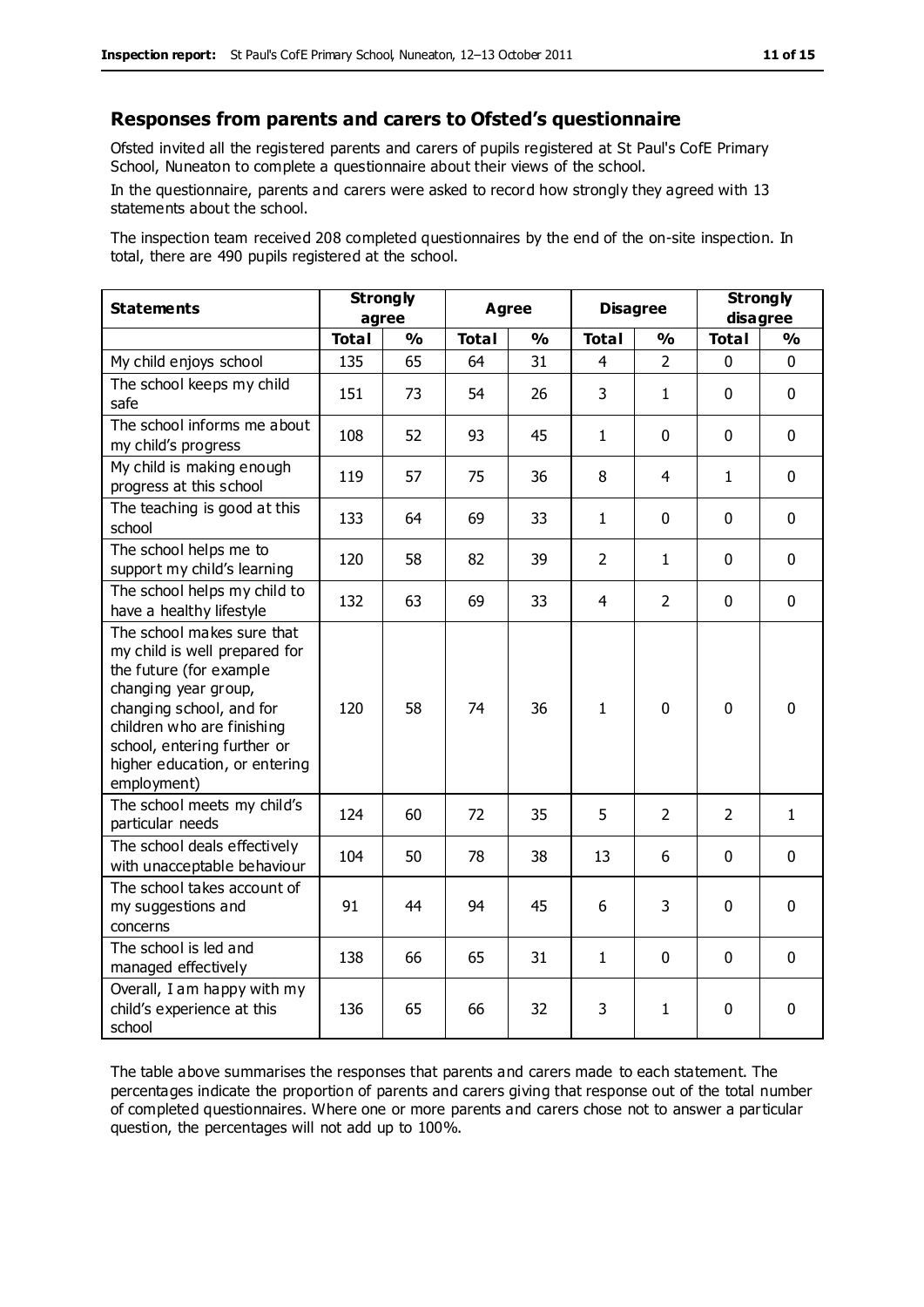# **Glossary**

# **What inspection judgements mean**

| Grade   | <b>Judgement</b> | <b>Description</b>                                                                                                   |
|---------|------------------|----------------------------------------------------------------------------------------------------------------------|
| Grade 1 | Outstanding      | These features are highly effective. An outstanding<br>school provides exceptionally well for all its pupils' needs. |
|         |                  |                                                                                                                      |
| Grade 2 | Good             | These are very positive features of a school. A school                                                               |
|         |                  | that is good is serving its pupils well.                                                                             |
| Grade 3 | Satisfactory     | These features are of reasonable quality. A satisfactory                                                             |
|         |                  | school is providing adequately for its pupils.                                                                       |
| Grade 4 | Inadequate       | These features are not of an acceptable standard. An                                                                 |
|         |                  | inadequate school needs to make significant                                                                          |
|         |                  | improvement in order to meet the needs of its pupils.                                                                |
|         |                  | Ofsted inspectors will make further visits until it                                                                  |
|         |                  | improves.                                                                                                            |

# **Overall effectiveness of schools**

|                       |                    |      | Overall effectiveness judgement (percentage of schools) |                   |
|-----------------------|--------------------|------|---------------------------------------------------------|-------------------|
| <b>Type of school</b> | <b>Outstanding</b> | Good | <b>Satisfactory</b>                                     | <b>Inadequate</b> |
| Nursery schools       | 43                 | 47   | 10                                                      |                   |
| Primary schools       | 6                  | 46   | 42                                                      |                   |
| Secondary             | 14                 | 36   | 41                                                      |                   |
| schools               |                    |      |                                                         |                   |
| Sixth forms           | 15                 | 42   | 41                                                      | 3                 |
| Special schools       | 30                 | 48   | 19                                                      |                   |
| Pupil referral        | 14                 | 50   | 31                                                      |                   |
| units                 |                    |      |                                                         |                   |
| All schools           | 10                 | 44   | 39                                                      |                   |

New school inspection arrangements were introduced on 1 September 2009. This means that inspectors now make some additional judgements that were not made previously.

The data in the table above are for the period 1 September 2010 to 08 April 2011 and are consistent with the latest published official statistics about maintained school inspection outcomes (see [www.ofsted.gov.uk\)](http://www.ofsted.gov.uk/).

The sample of schools inspected during 2010/11 was not representative of all schools nationally, as weaker schools are inspected more frequently than good or outstanding schools.

Percentages are rounded and do not always add exactly to 100.

Sixth form figures reflect the judgements made for the overall effectiveness of the sixth form in secondary schools, special schools and pupil referral units.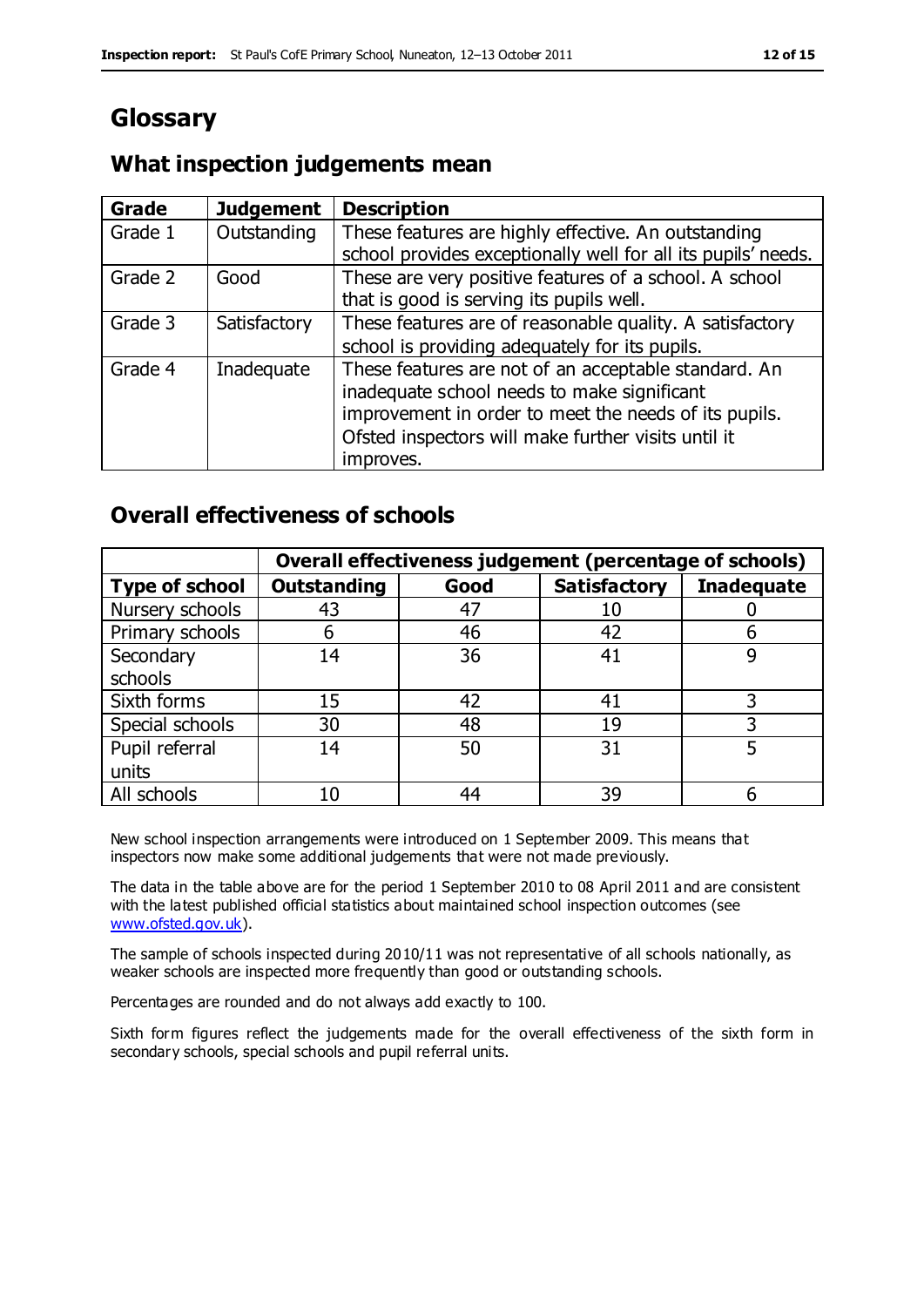# **Common terminology used by inspectors**

| Achievement:               | the progress and success of a pupil in their<br>learning, development or training.                                                                                                                                                                                                                                           |
|----------------------------|------------------------------------------------------------------------------------------------------------------------------------------------------------------------------------------------------------------------------------------------------------------------------------------------------------------------------|
| Attainment:                | the standard of the pupils' work shown by test and<br>examination results and in lessons.                                                                                                                                                                                                                                    |
| Capacity to improve:       | the proven ability of the school to continue<br>improving. Inspectors base this judgement on what<br>the school has accomplished so far and on the<br>quality of its systems to maintain improvement.                                                                                                                        |
| Leadership and management: | the contribution of all the staff with responsibilities,<br>not just the headteacher, to identifying priorities,<br>directing and motivating staff and running the<br>school.                                                                                                                                                |
| Learning:                  | how well pupils acquire knowledge, develop their<br>understanding, learn and practise skills and are<br>developing their competence as learners.                                                                                                                                                                             |
| Overall effectiveness:     | inspectors form a judgement on a school's overall<br>effectiveness based on the findings from their<br>inspection of the school. The following judgements,<br>in particular, influence what the overall<br>effectiveness judgement will be.                                                                                  |
|                            | The school's capacity for sustained<br>■<br>improvement.<br>Outcomes for individuals and groups of<br>H<br>pupils.<br>The quality of teaching.<br>The extent to which the curriculum meets<br>ш<br>pupils' needs, including, where relevant,<br>through partnerships.<br>The effectiveness of care, guidance and<br>support. |
| Progress:                  | the rate at which pupils are learning in lessons and<br>over longer periods of time. It is often measured<br>by comparing the pupils' attainment at the end of a<br>key stage with their attainment when they started.                                                                                                       |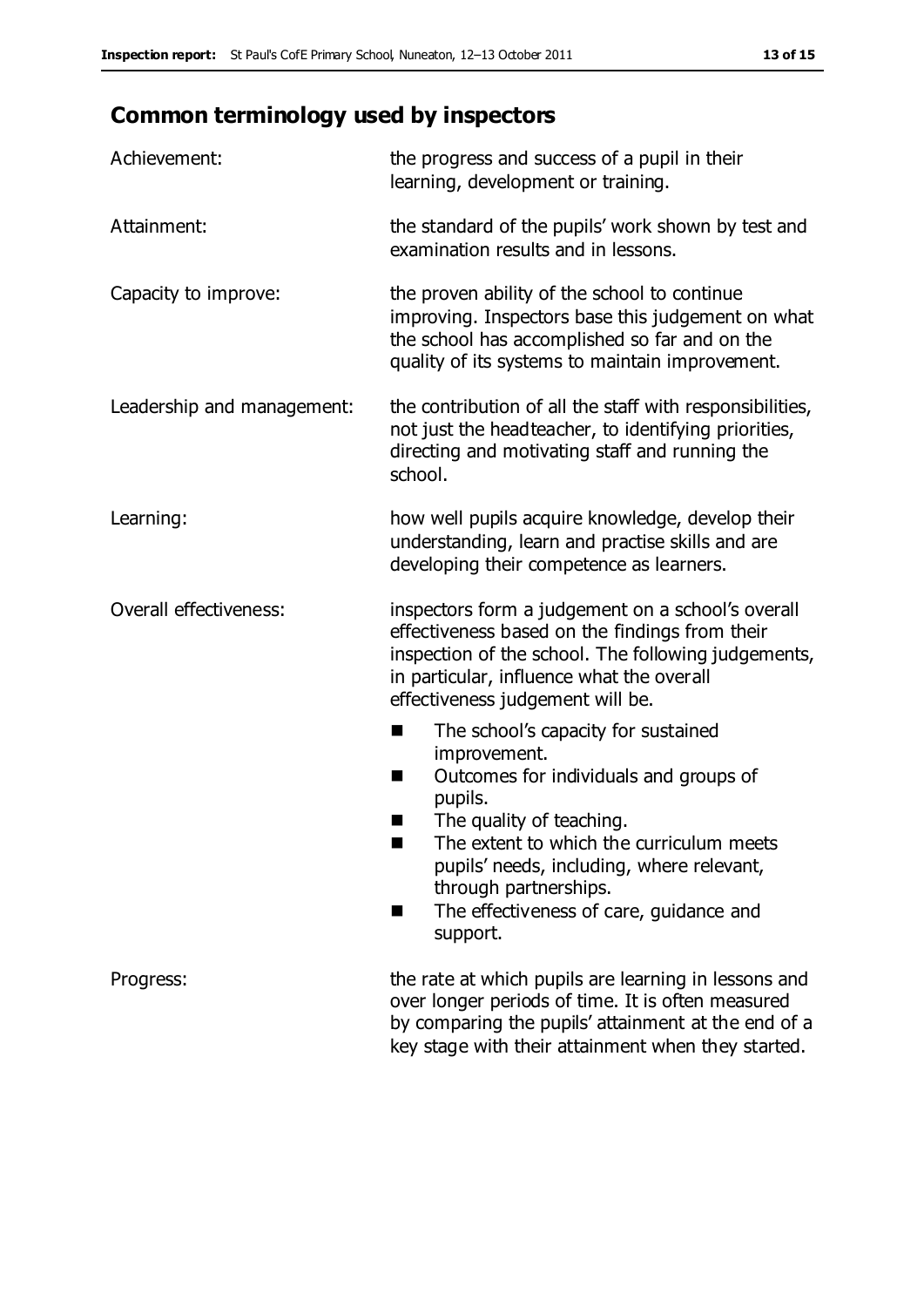#### **This letter is provided for the school, parents and carers to share with their children. It describes Ofsted's main findings from the inspection of their school.**



14 October 2011

Dear Pupils

#### **Inspection of St Paul's CofE Primary School, Nuneaton, Stockingford, CV10 8NH**

Thank you for being so polite and friendly when we visited your school recently. We liked the way you behave well, play happily together and work hard in lessons. You have a good understanding of how to keep yourselves safe and healthy. Well done!

The school provides a satisfactory standard of education and cares for you exceptionally well. We were very impressed with the opportunities you get to think about the many beautiful and wondrous things in the world. We liked the range of opportunities you have to communicate with pupils from other schools.

We want the headteacher and governing body to make your school better and have asked them to make sure that:

- $\blacksquare$  in all your lessons, the teachers are clear about what they want you to learn, carefully guide you through the small learning steps and do not make you sit and listen for long before you do your work
- all teachers mark your books in a way that tells you all clearly how to improve your work
- your writing is improved by making sure that you are all given more opportunities to write longer pieces of work which are presented neatly
- the younger pupils are helped with their reading skills by giving them work which is suited to their needs
- the governing body and the teachers who have special responsibilities in your school look even more carefully at how well you are all learning.

All of you can help the school improve by continuing to work hard, especially at your reading and writing. We shall take away many good memories about your school. Thank you again for being so helpful and courteous.

Yours sincerely

Roy Bowers Her Majesty's Inspector